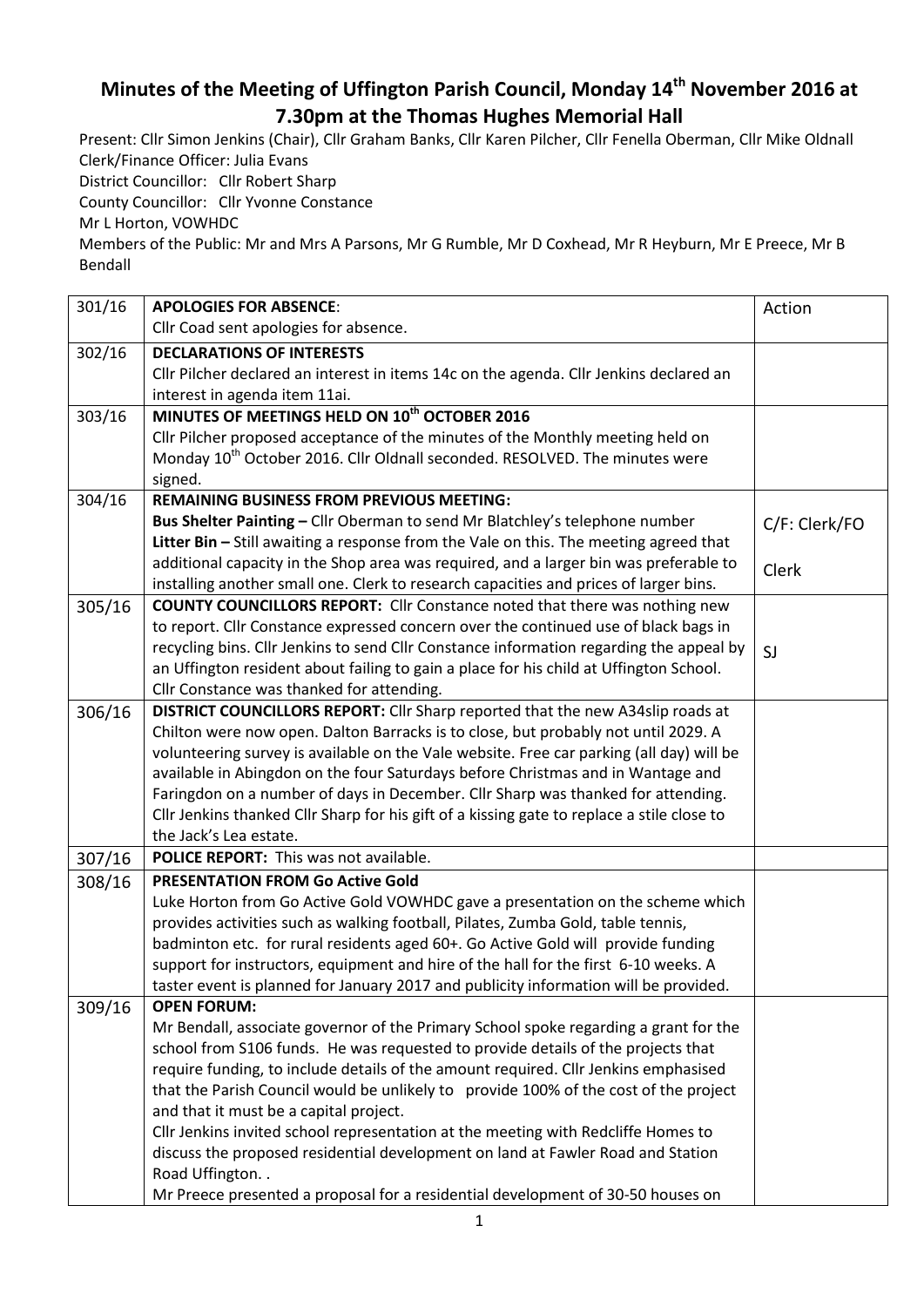|        | land off Fernham Road. The proposal is still at a very early stage. A discussion on the       |           |
|--------|-----------------------------------------------------------------------------------------------|-----------|
|        | proposal followed.                                                                            |           |
|        | Mr Heyburn representing the Tennis Club informed the meeting that they would be               |           |
|        | consulting their members of one of the following projects for S106 funding:                   |           |
|        | 1) A shelter at the Tennis Courts                                                             |           |
|        | 2) A self-binding gravel path                                                                 |           |
|        | 3) A composting lavatory                                                                      |           |
|        | He then went on to outline his objection to the proposed development of three                 |           |
|        | dwellings on Woolstone Road.                                                                  |           |
|        | Mr Coxhead, the landowner explained that he had complied with everything                      |           |
|        | requested by the VOWHDC planning officers. He stated that the siting of the                   |           |
|        | proposed dwellings would prevent future development of the fields behind.                     |           |
|        | Mr and Mr Parsons expressed concern about the impact of the Woolstone Road                    |           |
|        | proposal on the Uffington Conservation Area and views in and out from the site.               |           |
|        | <b>ONGOING PROJECTS</b>                                                                       |           |
| 310/16 | Parish Council assets and Land Registry: Refer to minute reference 316/16 below.              |           |
| 311/16 | Station Road development: Cllrs Oberman and Jenkins have had a tour of the social             |           |
|        | housing, which are now almost complete. Cllr Oberman felt that they were well                 |           |
|        | designed. There is an issue whether parking should be allocated.                              |           |
| 312/16 | Proposed Housing Development on land at Fawler Road and Station Road,                         |           |
|        | <b>Uffington.:</b> A public meeting was held on $8th$ November. 35 - 45 residents attended at |           |
|        | various times. The main issues raised were sustainability, drainage, access to the site,      |           |
|        | speeding on Fawler Road, timing with the Neighbourhood Plan, and the design of                |           |
|        | the development. The developers, Redcliffe Homes, have arranged a stakeholders                |           |
|        | meeting for 21 <sup>st</sup> November at 4pm. Representatives from the Parish Council,        |           |
|        | Neighbourhood Plan Steering Group and from the Governors of Uffington School will             |           |
|        | attend.                                                                                       |           |
| 313/16 | Community Led Plan update: Cllr Jenkins to write another update report.                       | SJ        |
| 314/16 | Creation of a Neighbourhood Plan - update: Woolstone wishes to withdraw from                  |           |
|        | the Neighbourhood Plan. A meeting has been scheduled with the Vale to discuss the             |           |
|        | way forward.                                                                                  |           |
|        | The Drayton appeal has been allowed which could present issues for Neighbourhood              |           |
|        | Plans in general, but Cllr Sharp noted that the matter may go before a judicial review.       |           |
| 315/16 | Development of an Emergency Plan: Clerk to order some SSE leaflets for the shop.              | Clerk     |
| 316/16 | Tom Brown's School Room Update: The consultation period on the application for                |           |
|        | listed building consent for the necessary repairs to the building has closed. The only        |           |
|        | comment was a positive one from the conservation officer. A decision is due by $7th$          |           |
|        | December. An application has been submitted for a New Homes grant but a response              |           |
|        | will not be received until the end of January. A summary of the condition survey has          |           |
|        | been received; it is generally good and the issues that have been raised are already          |           |
|        | known. The rubble at the back of the building needs to be removed asap. There is no           |           |
|        | update on the application for a grant for the surveys and the data logger.                    |           |
|        | Ownership - It has been ascertained that TSB (formerly Lloyds TSB) do not hold any            |           |
|        | legal documents on behalf of the Parish Council. The plan is to register title to the         | KP/SJ     |
|        | building in the name of the Parish Council.                                                   |           |
| 317/16 | Update of MUGA installation: A launch event is scheduled for 11am on 26 <sup>th</sup>         |           |
|        | November. Cllr Oberman agreed to store the tools supplied by the manufacturers.               | <b>FO</b> |
|        | The Certificate of Satisfaction will be signed after the official opening. Clerk to           |           |
|        | establish whether a safety survey will be carried out.                                        | Clerk     |
| 318/16 | Update on Community Art Project: An artist has been selected for the installation of          |           |
|        | an information board with smaller installations around the village. The next step is a        |           |
|        | consultation between the village and the artist.                                              |           |
| 319/16 | Speed Reduction Measures on Fawler Road: Message Master have been contacted                   |           |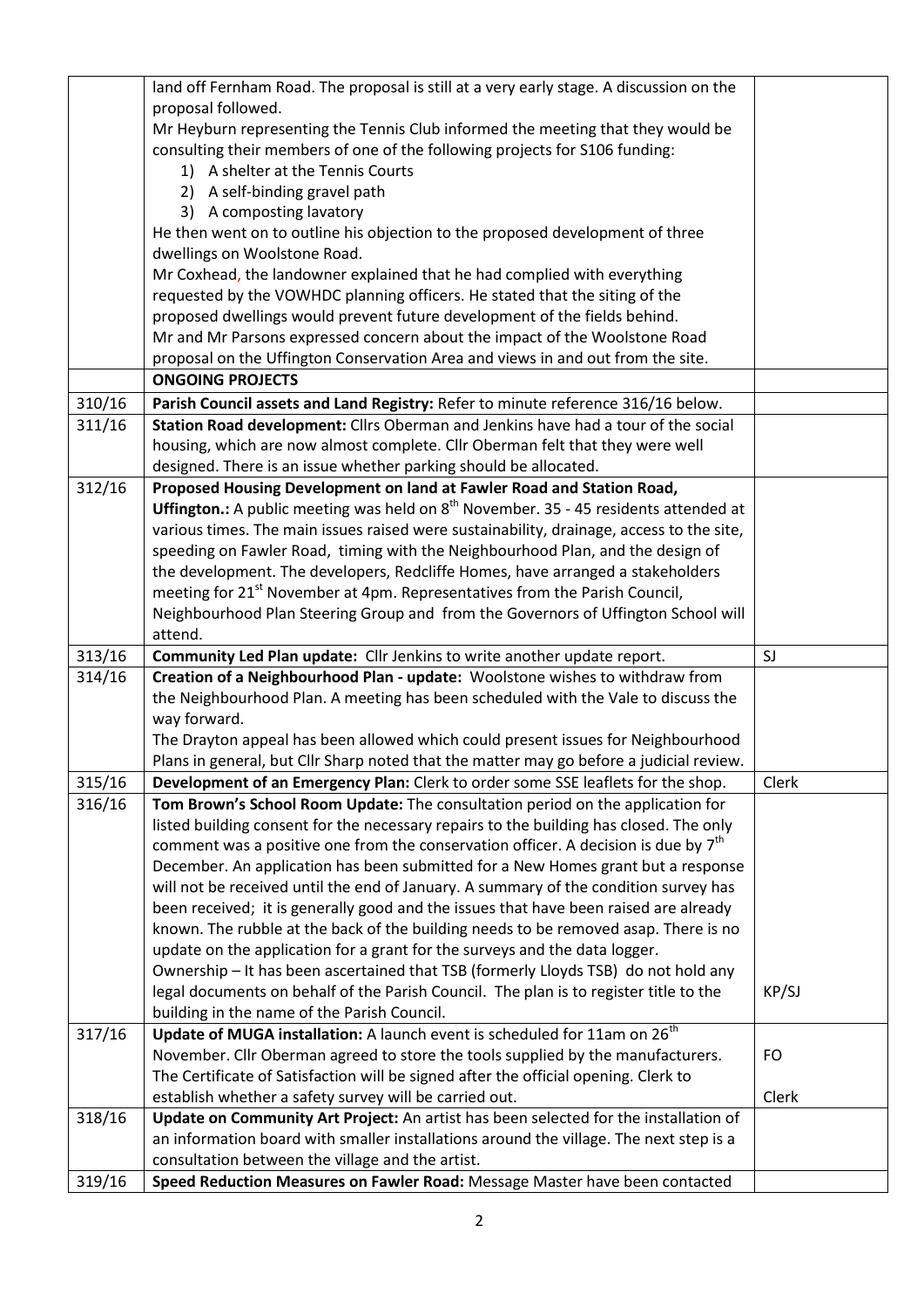|        | for a quote. Awaiting feedback.                                                          |           |
|--------|------------------------------------------------------------------------------------------|-----------|
| 320/16 | Playdale Quote for work in the Play Area: Ongoing. The project will include a            |           |
|        | wheelchair friendly roundabout.                                                          |           |
|        | <b>PLANNING MATTERS</b>                                                                  |           |
| 321/16 | <b>New Applications to be considered:</b>                                                |           |
|        | Cllr Banks took the Chair. Cllr Jenkins sat with the public.                             |           |
|        | P16/V2427/FUL - Manor House. Proposed new dwelling. Access is off Fernham Road.          |           |
|        | Cllr Oberman noted the issues that have already been raised on the Vale website.         |           |
|        | Concerns are overdevelopment of the site, parking, the proximity of the stream,          |           |
|        | access and visibility splays. The meeting resolved to submit a holding objection until   | <b>GB</b> |
|        | further work has been carried out to address the issues raised. Cllr Banks to draft a    |           |
|        | response.                                                                                |           |
|        | Cllr Jenkins took the Chair.                                                             | Clerk     |
|        | P16/V22611/LB - The Old Schoolroom. Repairs to the walls. Item for information           |           |
|        | only. See minute 316/16.                                                                 |           |
|        | P16/V2665/FUL - Woolstone Road. Proposal for three new dwellings. A site visit was       |           |
|        | held. There are concerns about the impact on the views in and out of the                 |           |
|        | conservation area; these were recorded as important in the 1970 Village Plan. Cllr       |           |
|        | Pilcher would like a covenant to protect the fields at the back of the site. The meeting | SJ        |
|        | resolved to submit a holding objection requesting changes to the layout and design       |           |
|        | of the proposal. Cllr Jenkins to draft a response.                                       |           |
|        | P16/V2512/FUL - Britchcombe Farm. Change of use from agricultural to seasonal            |           |
|        | campsite. The meeting resolved to respond with no objection.                             |           |
|        | <b>FINANCE</b>                                                                           |           |
| 322/16 | To approve a donation for the Memorial Wreath: Cllr Oldnall proposed a donation          |           |
|        | of £30. Cllr Pilcher seconded. RESOLVED.                                                 |           |
|        | To approve November payments and sign cheques:                                           |           |
|        | A full list of payments is attached to these minutes. Cllrs Pilcher and Oldnall proposed |           |
|        | and seconded approval of payments totalling £16884.59. RESOLVED. The cheques             |           |
|        | were signed.                                                                             |           |
|        | Draft budget for 2017/18: Main cost centres are on target for 2016/17 so the budget      |           |
|        | will not be re-set. Forecast spend for 2017/18 is under consideration. S106 funds will   |           |
|        | not be included in the budget setting. Adjustments are to be made prior to               |           |
|        | circulation for discussion at the next meeting.                                          |           |
|        | <b>ANNUAL/QUARTERLY REVIEWS</b>                                                          |           |
| 323/16 | None.                                                                                    |           |
| 324/16 | <b>UPKEEP (INC. WATERCOURSES</b>                                                         |           |
|        | Oxfordshire Together: A report has been produced on grip maintenance. Awaiting a         |           |
|        | map.                                                                                     |           |
|        | Stile on Upper Common Lane: Cllr Jenkins to chase Henry Allenby.                         | SJ        |
|        | The Mound: Trotters Tree Works to be asked to include a more detailed report of the      |           |
|        | trees on the Craven Common Mound.                                                        | SJ        |
|        | Tree Survey: Cllr Pilcher proposed accepting the quote of circa. £1200 from Trotters     |           |
|        | Tree Works. Cllr Oberman seconded. RESOLVED. Cllr Jenkins to instruct them to            | SJ        |
|        | proceed.                                                                                 |           |
|        | Field Tidy: This went well. 2200 crocus corms were planted on 14 November by the         |           |
|        | village sign in the shape of the White Horse. These have been donated by the Rotary      |           |
|        | Club of Faringdon & District to commemorate Rotary International efforts to              |           |
|        | eradicate polio world-wide; Douglas Dalrymple was thanked for facilitating this gift.    |           |
|        | <b>GENERAL</b>                                                                           |           |
| 325/16 | Monthly Play Area inspections: Cllr Oberman reported that turf will be replaced as       | <b>FO</b> |
|        | required.                                                                                |           |
| 326/16 | Website: It was noted that the fee will double this year as the introductory discount    |           |